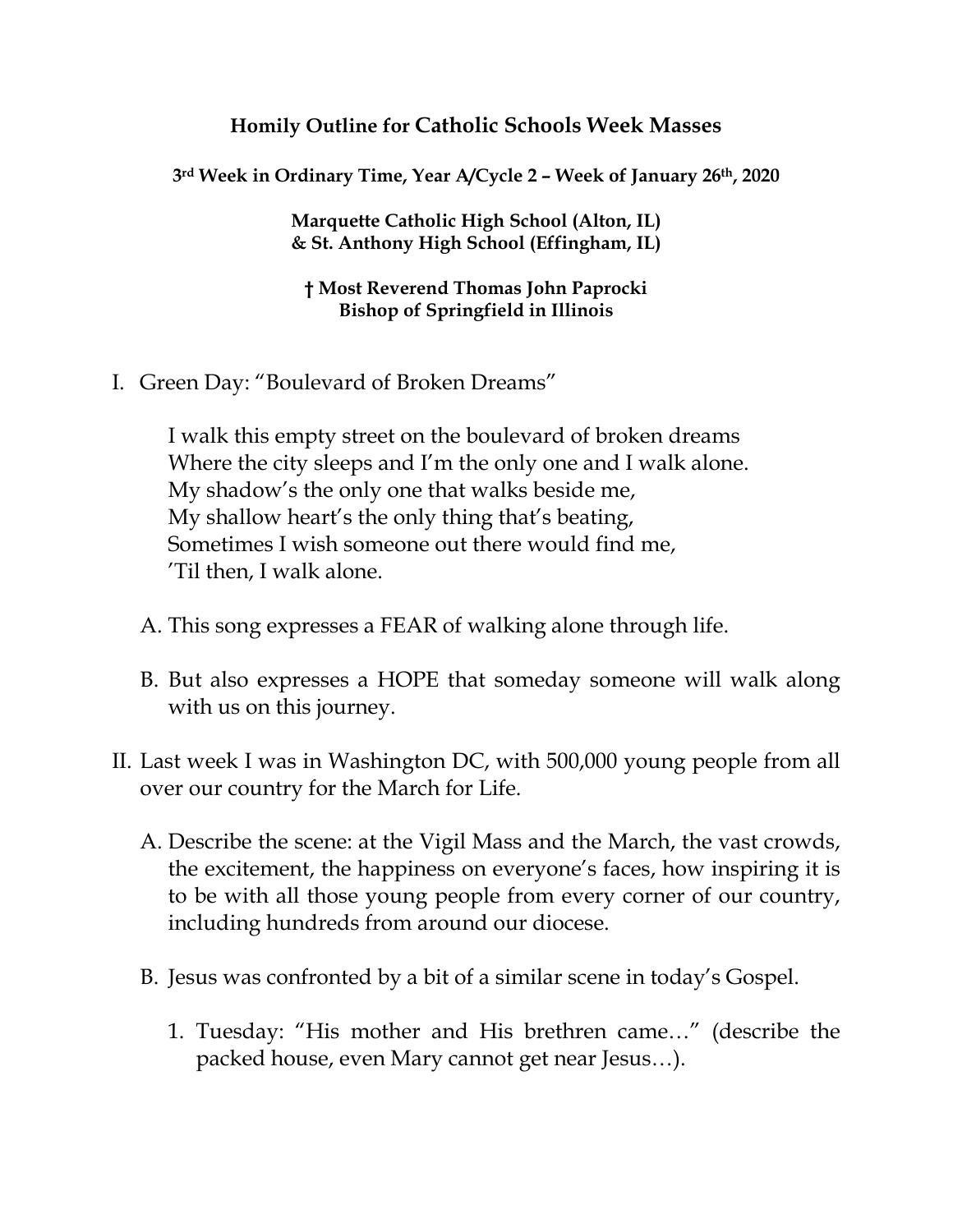- 2. Wednesday: "a very large crowd gathered about him…" (describe the craziness as Christ tries to speak to the fray, eventually speaking from a boat because He couldn't talk to so many).
- 3. In both cases, Jesus is so smashed by large crowds, he can barely preach.
- C. BUT, He is not annoyed by the crowds, He asks for their help!
	- 1. Tuesday: He relies on someone letting Him use their home, He receives Mary's word from people who passed it through the crowd.
	- 2. Wednesday: he relies on one of the disciples to let Him use their boat, and everyone to be quiet to listen to the parable.
- D. Sometimes we think that Jesus does everything by Himself: He teaches, works miracles, goes to His Passion, and rises from the dead all by Himself. But actually, in almost every one of those scenes, He enlists the help of those around Him:
	- 1. He relies on people to invite others to come and hear.
	- 2. He works miracles when people bring Him to the sick: their friends, family, or people from their town.
	- 3. He tells the apostles to feed the crowd when He multiplies the loaves and fishes.
	- 4. At His Passion, He carries the cross with Simon's help and offers His life with Mary and John standing by His side.
	- 5. Finally, even at the resurrection, it is Mary and Peter and John who first see Jesus risen from the dead, and without them, that message wouldn't have gotten out.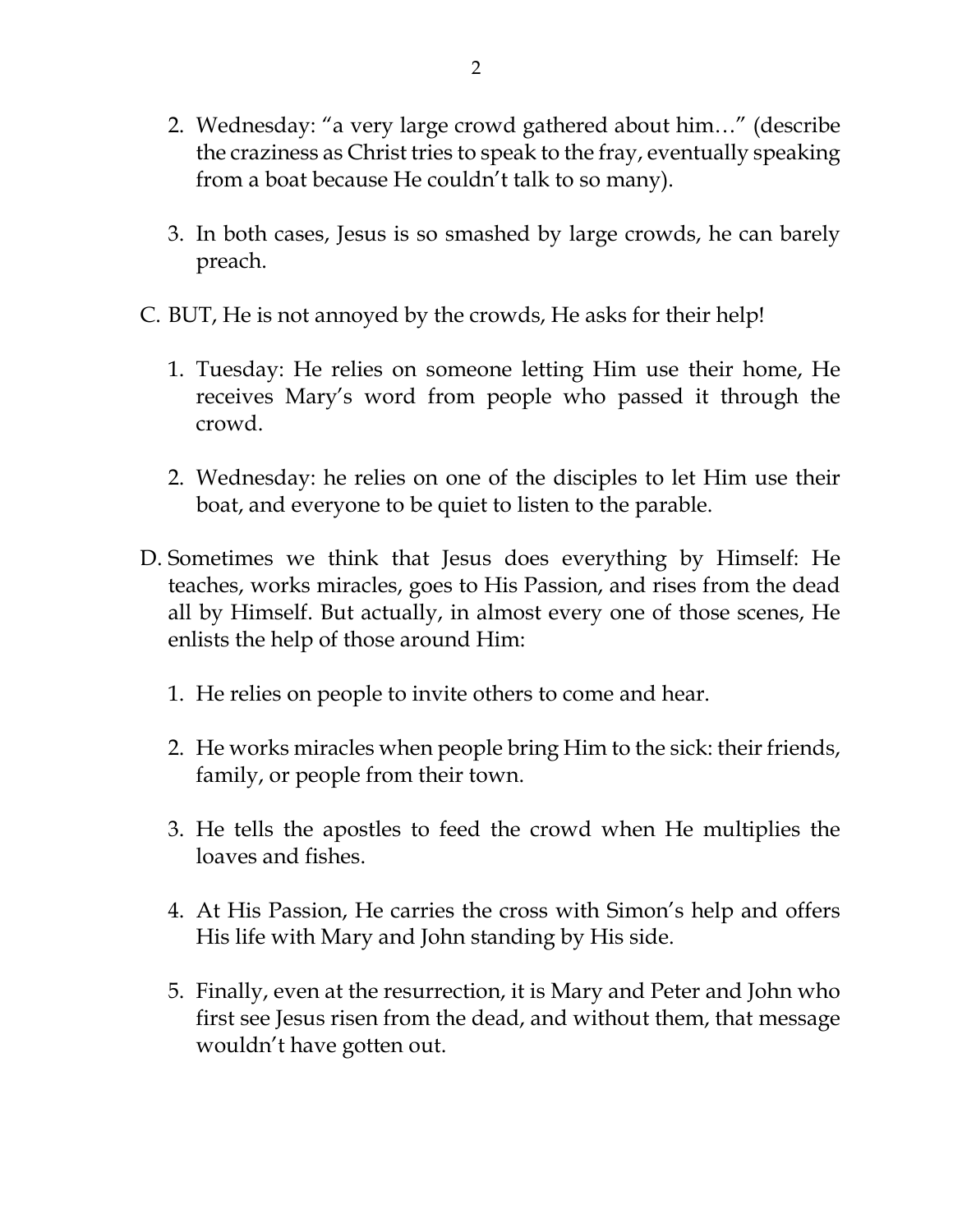- III. Jesus calls all of us to help Him too.
	- A. There are four words/verbs that are the motto of this Catholic Schools Week: Learn, Serve, Lead, Succeed. These words, though, don't really matter if there's not a meaning behind them or a purpose for them.
		- 1. We learn something so that we can teach people, or engineer something, or write articles, or calculate important numbers.
		- 2. We serve people, to help them, to give them care and love and make them happy (e.g., how have they served in some way: at Mass, in the cafeteria, at home, with their friends).
		- 3. We lead somewhere, to a destination or goal, a target.
		- 4. Finally, even success does not just come out of nowhere. It is achieved when we reach our destination, or when we accomplish something great.
	- B. As Catholic schools, we know that the deepest meaning behind all those words is because Jesus calls us to follow Him in all those ways:
		- 1. Learn to know Him, to know the Bible, to listen to Jesus in prayer and bring other people to Him.
		- 2. Serve to love people like Jesus loves them, to bring people who are hurting to Him so that they can be healed.
		- 3. Lead to set our sights on heaven, and tell other people the way, to preach the Gospel ourselves, and put our whole lives behind it.
		- 4. Succeed and we know that the greatest success possible is to become saints, to live forever with God in Heaven.
	- C. What made the March for Life so amazing was because the *reason* we were all there was because of Jesus.